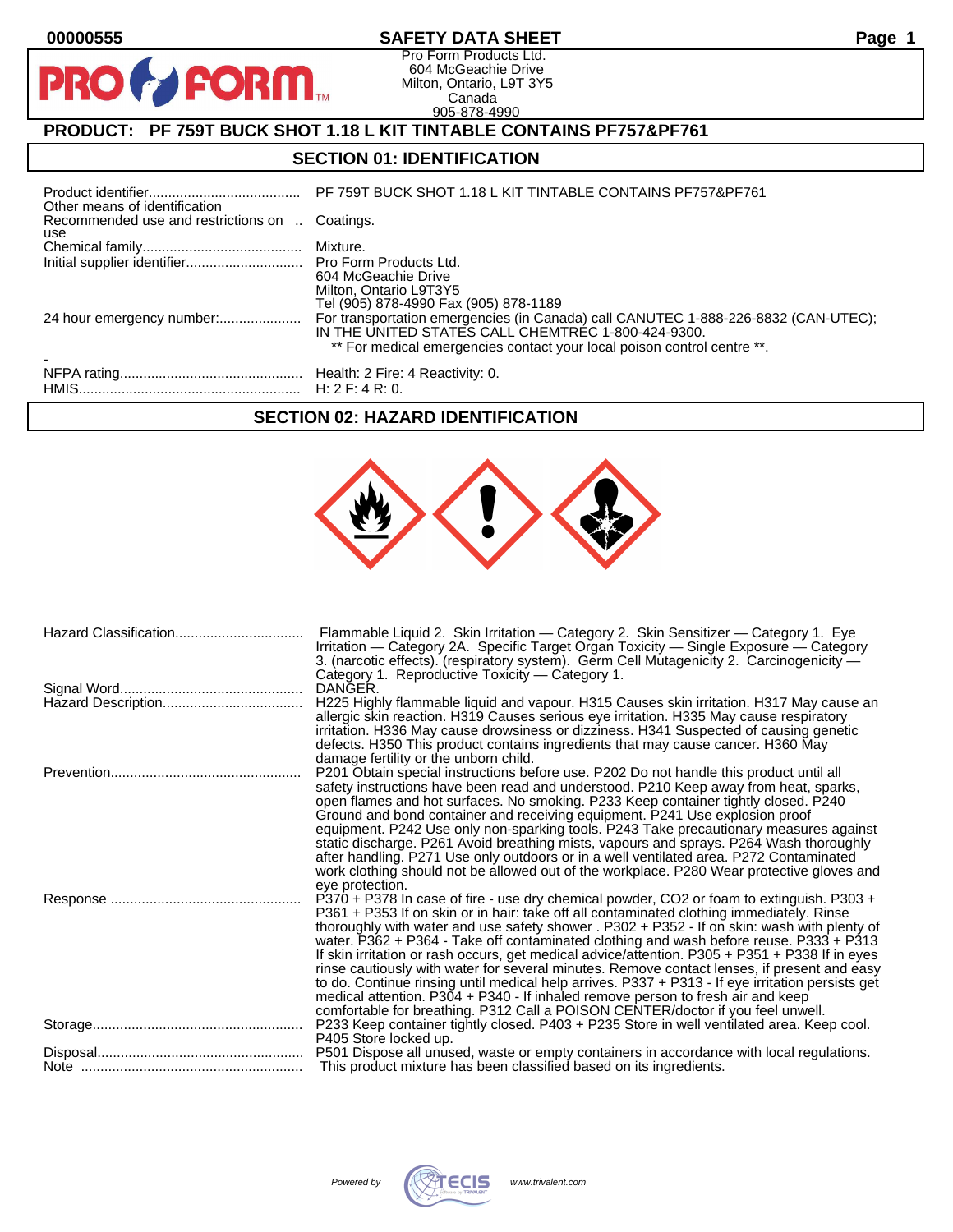### **SECTION 03: COMPOSITION / INFORMATION ON INGREDIENTS**

| ICHEMICAL NAME AND SYNONYMS                        | CAS#           | IWT. %      |
|----------------------------------------------------|----------------|-------------|
| Acetone                                            | 67-64-1        | $7 - 13$    |
| 4-Chlorobenzotrifluoride                           | 98-56-6        | $5 - 10$    |
| tert-Butyl acetate                                 | 540-88-5       | $5 - 10$    |
| <b>Butyl Acetate</b>                               | 123-86-4       | $5 - 10$    |
| Xylene                                             | 1330-20-7      | 1-5         |
| Solvent Naphtha, Light Aromatics                   | 64742-95-6     | 1-5         |
| Ethylbenzene                                       | $100 - 41 - 4$ | $0.5 - 1.5$ |
| Dibutyltin Bis (Acetylacetonate)                   | 22673-19-4     | $0.1 - 1$   |
| Bis (1,2,2,6,6- Pentamethyl-4- Piperidyl) Sebacate | 41556-26-7     | $0.1 - 1$   |
| <b>Crystalline Silica</b>                          | 14808-60-7     | $0.1 - 1$   |

<<The actual concentration(s) withheld as a trade secret>> .

### **SECTION 04: FIRST-AID MEASURES**

|                          | If inhaled, remove to fresh air. If not breathing, give artificial respiration. If breathing is<br>difficult, give oxygen, obtain medical attention.<br>If ingestion is suspected, contact physician or poison control center immediately. Do not induce vomiting. If spontaneous vomiting occurs have victim lean forward with head down<br>to prevent aspiration of fluid into the lungs. Never give anything by mouth to an                                                                                                                                                                 |
|--------------------------|------------------------------------------------------------------------------------------------------------------------------------------------------------------------------------------------------------------------------------------------------------------------------------------------------------------------------------------------------------------------------------------------------------------------------------------------------------------------------------------------------------------------------------------------------------------------------------------------|
|                          | unconscious person.<br>Remove all contaminated clothing and immediately wash the exposed areas with copious amounts of water for a minimum of 30 minutes or up to 60 minutes for critical body areas. If<br>irritation persists, seek medical attention.                                                                                                                                                                                                                                                                                                                                       |
|                          | In case of contact, immediately flush eyes, keeping eyelids open, with plenty of water for at<br>least 15 minutes. Check for and remove any contact lenses, if safe and easy to do so.<br>Obtain medical attention.                                                                                                                                                                                                                                                                                                                                                                            |
| whether acute or delayed | Most important symptoms and effects,  Harmful if swallowed, in contact with skin or if inhaled. Can cause skin sensitization.<br>Causes skin irritation. Causes serious eye irritation. Symptoms may include stinging,<br>tearing, redness, swelling, and blurred vision. Direct contact with eyes may cause<br>temporary irritation. This product contains ingredients that are suspected of damaging<br>fertility or the unborn child. May cause genetic defects. This product contains ingredients<br>that may cause cancer. Vapors have a narcotic effect and may cause headache, fatigue, |
|                          | dizziness and nausea. High vapour concentrations may be irritating to the respiratory tract.<br>Treat victims symptomatically. In the event of an incident involving this product ensure that<br>medical authorities are provided a copy of this safety data sheet.                                                                                                                                                                                                                                                                                                                            |

### **SECTION 05: FIRE-FIGHTING MEASURES**

media

any hazardous combustion products

Suitable and unsuitable extinguishing ..... "Alcohol" foam, CO2, dry chemical. Do not use water in a jet.

Specific hazards arising from the ............. Thermal decomposition products are toxic. May include:. Oxides of carbon (CO, CO2). Hydrocarbon fumes and smoke. Under hot acidic conditions:. Isobutylene. Acetic acid.

Special protective equipment and ............. Acetone is a highly flammable liquid. It is easily ignited in the presence of heat, an ignition precautions for fire-fighters<br>precautions for fire-fighters source such as a na source such as a naked flame or a spark (including electrostatic discharge). Aqueous solutions of acetone can also ignite. Acetone vapors are heavier than air and can travel a long distance to an ignition source and cause flashback. Firefighter should be equipped with self-contained breathing apparatus and full protective clothing to protect against potentially toxic and irritating fumes. Solvent vapours may be heavier than air and may build up and travel along the ground to an ignition source, which may result in a flash back to the source of the vapours. Cool fire-exposed containers with cold water spray. Heat will cause pressure buildup and may cause explosive rupture.

### **SECTION 06: ACCIDENTAL RELEASE MEASURES**

Personal precautions, protective ............ Extremely flammable liquid. No action shall be taken involving any personal risk or without equipment and emergency procedures suitable training. Take precautions against static discharge. Use non-sparking tools and equipment to pick up the spilled material. Equipment should be grounded. Isolate area and keep unauthorized people away. Do not walk through spilled material. Wear recommended protective equipment. Ventilate. Open windows and doors to allow air circulation. Dike area to prevent spreading. The use of absorbent socks or spill pillows may be required. Stop leak if safe to do so. Prevent runoff into drains, sewers, and other waterways.

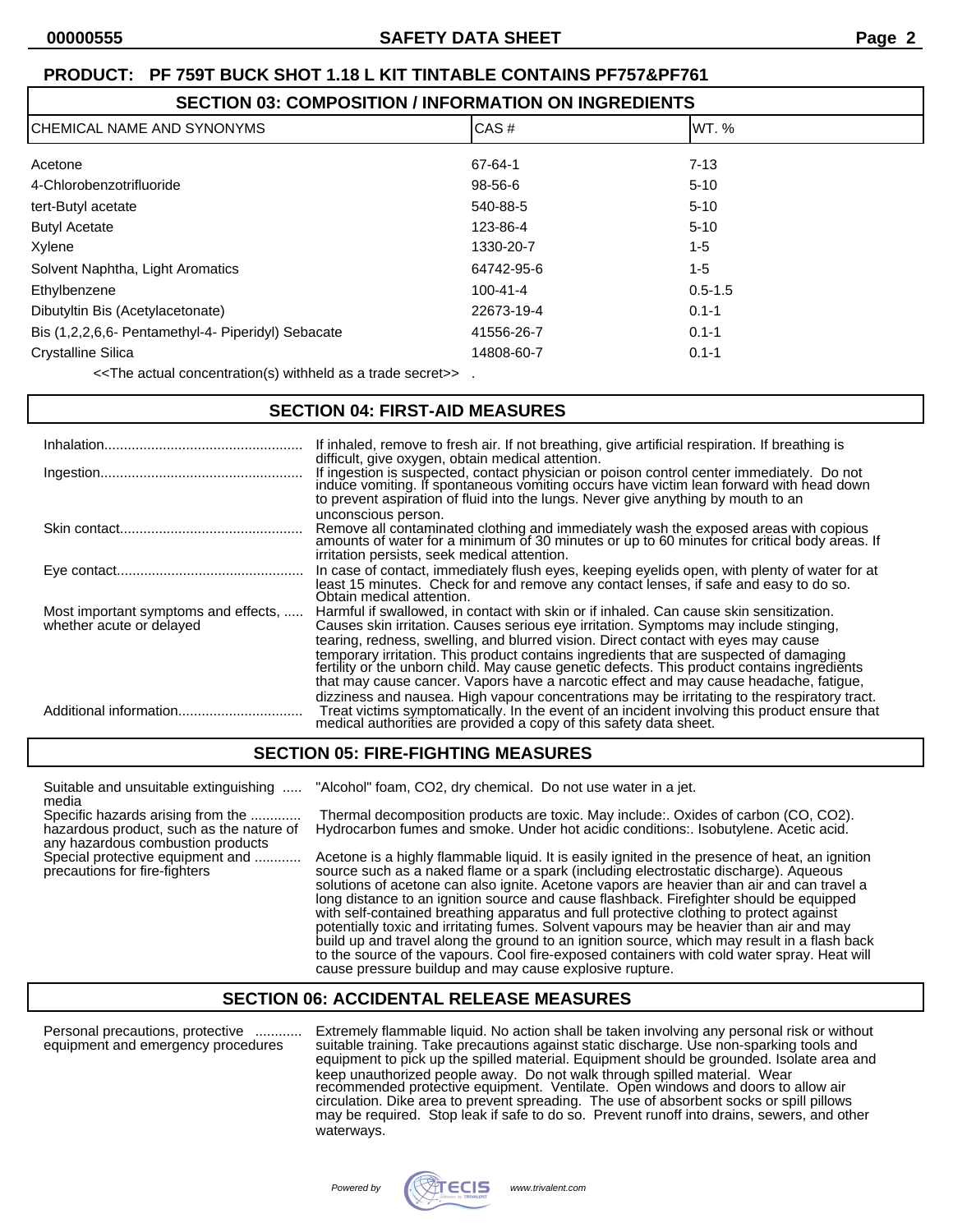### **SECTION 06: ACCIDENTAL RELEASE MEASURES**

| Methods and materials for containment<br>and cleaning up | FLAMMABLE. Ventilate. Eliminate all sources of ignition. Avoid all personal contact.<br>Contain the spill. Prevent runoff into drains, sewers, and other waterways. Absorb with an<br>inert dry material and place in an appropriate waste container. Spilled material and water<br>rinses are classified as chemical waste, and must be disposed of in accordance with<br>current local, provincial, state, and federal regulations. |
|----------------------------------------------------------|---------------------------------------------------------------------------------------------------------------------------------------------------------------------------------------------------------------------------------------------------------------------------------------------------------------------------------------------------------------------------------------------------------------------------------------|
|                                                          | <b>SECTION 07: HANDLING AND STORAGE</b>                                                                                                                                                                                                                                                                                                                                                                                               |
| Precautions for safe handling                            | Keep away from heat, sparks, and open flame. Ground handling equipment. Always adopt<br>precautionary measures against build-up of static which may arise from appliances.<br>handling and the containers in which product is packed. Avoid all skin contact and ventilate                                                                                                                                                            |

adequately, otherwise wear an appropriate breathing apparatus. Avoid breathing vapours or mist. Handle and open container with care. Employees should wash hands and face before eating or drinking. Conditions for safe storage, including any Keep away from heat, sparks, and open flames. Keep container closed when not in use. Conditions for safe storage, including any Keep away from heat, sparks, and open flames. Keep container closed when not in use.<br>Store away from oxidizing and reducing materials. Store away from sunlight. Attacks some

**SECTION 08: EXPOSURE CONTROLS / PERSONAL PROTECTION**

types of rubber, plastics and coatings.

| INGREDIENTS                                                                                                                                                                                                                              | <b>TWA</b>                    | <b>ACGIH TLV</b><br><b>STEL</b>                                                                                                                                                                                                                                                                                                                                                                                                                                                                                         | <b>PEL</b>                     | <b>OSHA PEL</b><br><b>STEL</b> | <b>NIOSH</b><br><b>REL</b> |
|------------------------------------------------------------------------------------------------------------------------------------------------------------------------------------------------------------------------------------------|-------------------------------|-------------------------------------------------------------------------------------------------------------------------------------------------------------------------------------------------------------------------------------------------------------------------------------------------------------------------------------------------------------------------------------------------------------------------------------------------------------------------------------------------------------------------|--------------------------------|--------------------------------|----------------------------|
|                                                                                                                                                                                                                                          |                               |                                                                                                                                                                                                                                                                                                                                                                                                                                                                                                                         |                                |                                |                            |
| Acetone                                                                                                                                                                                                                                  | 250 ppm TLV                   | 500 ppm<br>ON: 500ppm (TWA); 750ppm (STEL)                                                                                                                                                                                                                                                                                                                                                                                                                                                                              | 1,000 ppm                      | Not established                | 250 ppm                    |
| 4-Chlorobenzotrifluoride                                                                                                                                                                                                                 | Not established               | Not established                                                                                                                                                                                                                                                                                                                                                                                                                                                                                                         | Not established                | Not established                | Not established            |
| tert-Butyl acetate                                                                                                                                                                                                                       | 200 ppm                       | Not established                                                                                                                                                                                                                                                                                                                                                                                                                                                                                                         | 200 ppm                        | Not established                | 200 ppm                    |
|                                                                                                                                                                                                                                          |                               | CA ON: 50ppm (TWA), 150ppm (STEL)                                                                                                                                                                                                                                                                                                                                                                                                                                                                                       |                                |                                |                            |
| <b>Butyl Acetate</b>                                                                                                                                                                                                                     | 150 ppm                       | 200 ppm                                                                                                                                                                                                                                                                                                                                                                                                                                                                                                                 | 150 ppm                        | 200 ppm vacated                | 150 ppm - STEL 200<br>ppm  |
| Xylene                                                                                                                                                                                                                                   | 50 ppm                        | 150 ppm                                                                                                                                                                                                                                                                                                                                                                                                                                                                                                                 | 100 ppm TWA                    | Not established                | Not established            |
|                                                                                                                                                                                                                                          |                               | ON: 100ppm (TWA); 150ppm (STEL)                                                                                                                                                                                                                                                                                                                                                                                                                                                                                         |                                |                                |                            |
| Solvent Naphtha, Light<br>Aromatics                                                                                                                                                                                                      | Not established               | Not established                                                                                                                                                                                                                                                                                                                                                                                                                                                                                                         | 500 ppm (2000<br>$mg/m3$ ) TWA | Not established                | 350 mg/m3 TWA              |
| Ethylbenzene                                                                                                                                                                                                                             | $100$ ppm                     | $125$ ppm                                                                                                                                                                                                                                                                                                                                                                                                                                                                                                               | $100$ ppm                      | Not established                | 100 ppm / STEL 125<br>ppm  |
|                                                                                                                                                                                                                                          | ON: 20ppm (TWA)               |                                                                                                                                                                                                                                                                                                                                                                                                                                                                                                                         |                                |                                |                            |
| Dibutyltin Bis<br>(Acetylacetonate)                                                                                                                                                                                                      | Not established               | Not established                                                                                                                                                                                                                                                                                                                                                                                                                                                                                                         | Not established                | Not established                | Not established            |
| Bis (1,2,2,6,6-<br>Pentamethyl-4- Piperidyl)<br>Sebacate                                                                                                                                                                                 | Not established               | Not established                                                                                                                                                                                                                                                                                                                                                                                                                                                                                                         | Not established                | Not established                | Not established            |
| Crystalline Silica                                                                                                                                                                                                                       | $0.025$ mg/m3                 | Not established                                                                                                                                                                                                                                                                                                                                                                                                                                                                                                         | $0.1$ mg/m3 TWA                | Not established                | $0.05$ mg/m $3$            |
|                                                                                                                                                                                                                                          | CA ON: 0.025 mg/m3 Respirable |                                                                                                                                                                                                                                                                                                                                                                                                                                                                                                                         |                                |                                |                            |
| Appropriate engineering controls                                                                                                                                                                                                         |                               | Provide natural or mechanical ventilation to control exposure levels below airborne<br>exposure limits. Local mechanical exhaust ventilation should be used at sources of air<br>contamination, such as open process equipment, or during purging operations, to capture<br>gases and fumes that may be emitted. Standard reference sources regarding industrial<br>ventilation (ie. ACGIH industrial ventilation) should be consulted for guidance about<br>adequate ventilation. Explosion-proof exhaust ventilation. |                                |                                |                            |
|                                                                                                                                                                                                                                          |                               | Chemical safety goggles. Chemical safety goggles and full faceshield if splash hazard<br>exists.                                                                                                                                                                                                                                                                                                                                                                                                                        |                                |                                |                            |
|                                                                                                                                                                                                                                          |                               | Wear skin protection equipment. The selection of skin protection equipment depends on<br>the nature of the work to be performed. In the case of mixtures, consisting of several<br>substances, the protection time of the gloves cannot be accurately estimated. Contact<br>glove supplier for recommendations.                                                                                                                                                                                                         |                                |                                |                            |
| Wear adequate protective clothes.<br>Safety boots per local regulations.<br>Local exhaust ventilation is recommended. Wear an appropriate, properly fitted respirator<br>when contaminant levels exceed the recommended exposure limits. |                               |                                                                                                                                                                                                                                                                                                                                                                                                                                                                                                                         |                                |                                |                            |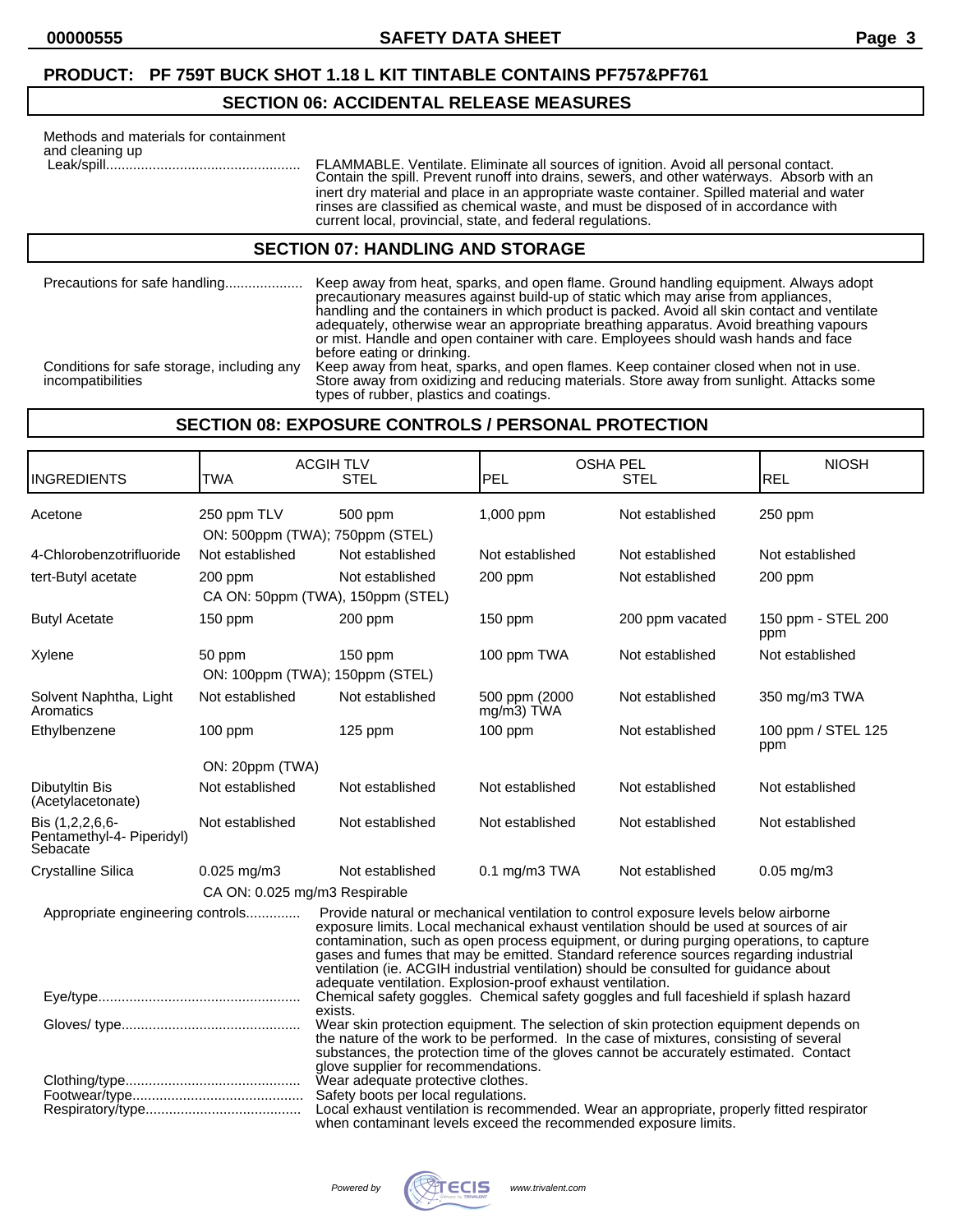### **00000555 SAFETY DATA SHEET Page 4**

# **PRODUCT: PF 759T BUCK SHOT 1.18 L KIT TINTABLE CONTAINS PF757&PF761**

### **SECTION 08: EXPOSURE CONTROLS / PERSONAL PROTECTION**

Other/type.................................................. Emergency showers and eye wash stations should be available. Employees should wash their hands and face before eating, drinking, or using tobacco products.

### **SECTION 09: PHYSICAL AND CHEMICAL PROPERTIES**

| Appearance/Physical state                      | Liquid.                                           |
|------------------------------------------------|---------------------------------------------------|
|                                                | No data.                                          |
|                                                | Characteristic odour.                             |
| Odour threshold (ppm)                          | Not available.                                    |
|                                                | Not applicable.                                   |
| Melting / Freezing point (deg C)               | $< 0$ °C. (estimate).                             |
| Initial boiling point / boiling range (deg C). | $>$ 56 °C. (acetone).                             |
| Flash point (deg C), method                    | -18°C. (estimate; lowest flash point ingredient). |
|                                                | Not available.                                    |
| Flammability (solids and gases)                | Not applicable. Flammable liquid.                 |
| Upper flammable limit (% vol)                  | 12.6.                                             |
| Lower flammable limit (% vol)                  | 0.7.                                              |
| Vapour pressure (mm Hg)                        | Not available.                                    |
|                                                | $>1$ .                                            |
| Relative Density (Specific Gravity)            | 1.254.                                            |
|                                                | 10.47.                                            |
|                                                | Not available.                                    |
| Partition coefficient — n-octanol/water        | Not available.                                    |
| Auto ignition temperature (deg C)              | $>$ 200 $^{\circ}$ C. (estimate).                 |
| Decomposition temperature                      | Not available.                                    |
|                                                | 18000 cPs. Spindle #6 @ 20 rpm.                   |
|                                                | 1.50 lbs/USG; 179.74 g/L.                         |
|                                                |                                                   |

### **SECTION 10: STABILITY AND REACTIVITY**

| Possibility of hazardous reactions<br>discharge, shock or vibration | Product is stable; hazardous polymerization will not occur.<br>Stable at normal temperatures and pressures.<br>Will not occur under normal temperature and pressure.<br>Conditions to avoid, including static  Avoid heat, spark, open flames. Electrostatic charge.                                                   |
|---------------------------------------------------------------------|------------------------------------------------------------------------------------------------------------------------------------------------------------------------------------------------------------------------------------------------------------------------------------------------------------------------|
|                                                                     | Strong oxidizing agents. Reducing agents. Ammonia. Aldehydes. Acids. Alkalies. Nitrates.<br>Plastics. Acetone may ignite or react violently with strong oxidizing agents, such as chromic acid, chromium trioxide, chromyl chloride, hot nitric acid, potassium permanganate<br>(in an alkaline medium), or peroxides. |
| Hazardous decomposition products                                    | No hazardous decomposition products when stored and handled correctly. See<br>hazardous combustion products section 5.                                                                                                                                                                                                 |

## **SECTION 11: TOXICOLOGICAL INFORMATION**

| <b>INGREDIENTS</b>                                 |                                     | <b>LC50</b>                                                                | LD50                                                        |
|----------------------------------------------------|-------------------------------------|----------------------------------------------------------------------------|-------------------------------------------------------------|
| Acetone                                            |                                     | 50,100 mg/m3 8 hours, rat                                                  | 5,800 mg/kg (rat oral)                                      |
| 4-Chlorobenzotrifluoride                           |                                     | 4479 ppm                                                                   | >6,800 mg/kg (rat oral);<br>>2,700 mg/kg (rabbit dermal)    |
| tert-Butyl acetate                                 |                                     | $>2,230$ mg/m3 4 hours rat                                                 | $4,100$ mg/kg (rat, oral);<br>>2,000 mg/kg (rabbit, dermal) |
| <b>Butyl Acetate</b>                               |                                     | 390 ppm (4 hr)                                                             | 10768 mg/kg oral rat 17600 mg/kg<br>dermal rabbit           |
| Xylene                                             |                                     | 6350 ppm 4 hours rat                                                       | >3523 mg/kg rat oral                                        |
| Solvent Naphtha, Light Aromatics                   |                                     | 5.2 mg/L 4 hours, rat 3400 ppm 4 > 5,000 mg/kg rat oral > 2,000 hours, rat |                                                             |
| Ethylbenzene                                       |                                     | No data                                                                    | 3,500 mg/kg rat oral<br>17,800 mg/kg rabbit dermal          |
| Dibutyltin Bis (Acetylacetonate)                   |                                     | Not Available                                                              | 1864 mg/kg (oral, rat)                                      |
| Bis (1,2,2,6,6- Pentamethyl-4- Piperidyl) Sebacate |                                     | Not Available                                                              | 2369-3920 mg/kg (oral rat),<br>>2000 mg/kg (dermal rabbit)  |
| Crystalline Silica                                 |                                     | Not available                                                              | >22,500 mg/kg oral rat                                      |
| <b>Douto of ovnocuro</b>                           | Eve contact Skip contact Inhalation |                                                                            |                                                             |

Route of exposure..................................... Eye contact. Skin contact. Inhalation. Symptoms related to the physical, chemical

and toxicological characteristics

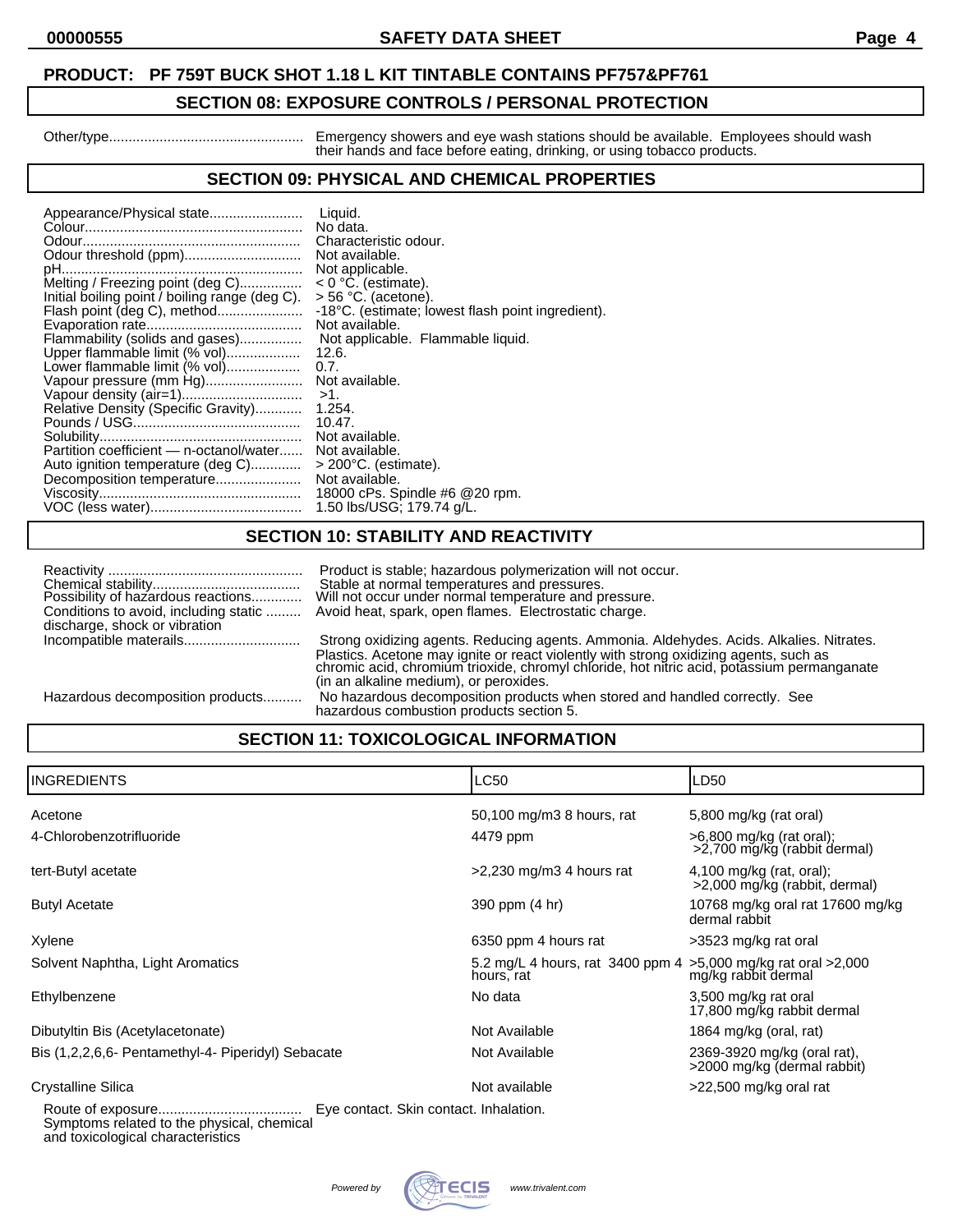### **SECTION 11: TOXICOLOGICAL INFORMATION**

|                                    | Hazardous in contact with skin, by ingestion, and by inhalation. The aromatic hydrocarbon<br>solvents in this product can be irritating to the eyes, nose and throat. In high concentration,<br>they may cause central nervous system depression and narcosis characterized by nausea,<br>lightheadedness and dizziness from overexposure by inhalation. Irritating to eyes, skin and |
|------------------------------------|---------------------------------------------------------------------------------------------------------------------------------------------------------------------------------------------------------------------------------------------------------------------------------------------------------------------------------------------------------------------------------------|
| Effects of chronic exposure        | respiratory system. May cause sensitization by skin contact.<br>Breathing high concentrations of vapour may cause anesthetic effects and serious health<br>effects. Intentional misuse by deliberately concentrating and inhaling this product may be<br>harmful or fatal . May cause skin defatting and dermatitis.                                                                  |
| Sensitizing capability of material | May cause sensitization by skin contact.                                                                                                                                                                                                                                                                                                                                              |
|                                    | Quartz (Crystalline Silica) is listed by IARC in Group 1 as a carcinogen. Ethylbenzene is<br>classified as an A3 known animal carcinogen.                                                                                                                                                                                                                                             |
|                                    | High level exposure to Xylene in some animal studies have been reported to cause health<br>effects on the developing embryo/fetus. The relevance of this to humans is not known.                                                                                                                                                                                                      |
|                                    | Chronic exposure to Ethylbenzene has been associated with reproductive effects among<br>women. Dibutyltin bis(acetylacetonate); May cause adverse effects.                                                                                                                                                                                                                            |
|                                    | Dibutyltin Bis (Acetylacetonate): Suspected of causing genetic defects.<br>May cause drowsiness or dizziness. May cause respiratory irritation. Causes damage to<br>organs through prolonged or repeated exposure.                                                                                                                                                                    |

### **SECTION 12: ECOLOGICAL INFORMATION**

### **SECTION 13: DISPOSAL CONSIDERATIONS**

contaminated packaging

Information on safe handling for disposal . Dispose of waste in accordance with all applicable Federal, Provincial/State and local and methods of disposal, including any regulations. Empty containers must be handled with care due to product residue.

### **SECTION 14: TRANSPORT INFORMATION**

|                              | limited quantity exemption when packaged in containers less than 5 Litres.<br>Gallons). Refer to 49CRF 172.101 for additional non-bulk packaging requirements.   |
|------------------------------|------------------------------------------------------------------------------------------------------------------------------------------------------------------|
|                              | UN1139 - COATING SOLUTION - Class 3 - Packing Group II . Limited Quantity. Do not                                                                                |
| IMDG Classification (Marine) | ship by air without checking appropriate IATA regulations.<br>UN1139 - COATING SOLUTION - Class 3 - Packing Group II - EmS: F-E S-E. Limited                     |
|                              | Quantity. Check IMDG regulations for limited quantity exemptions.<br>Potential marine pollutant.                                                                 |
|                              | In accordance with Part 2.2.1 of the Transportation of Dangerous Goods Regulations (July<br>2, 2014) - we certify that classification of this product is correct |

### **SECTION 15: REGULATORY INFORMATION**

|                                                                   | Contains ingredient(s) not on the DSL.<br>All components are either listed or exempt from the TSCA                                                                            |
|-------------------------------------------------------------------|-------------------------------------------------------------------------------------------------------------------------------------------------------------------------------|
|                                                                   | This product is considered hazardous under the OSHA Hazard Communication Standard.                                                                                            |
| <b>SARA Title III</b><br>Section 302 - extremely hazardous  None. |                                                                                                                                                                               |
| substances                                                        |                                                                                                                                                                               |
| Section 311/312 - hazard categories                               | Immediate health, delayed health, fire hazard.                                                                                                                                |
|                                                                   | Ethylbenzene. Xylene.                                                                                                                                                         |
| EPA hazardous air pollutants (HAPS)<br>40CFR63                    | Ethylbenzene. Toluene. Xylene.                                                                                                                                                |
|                                                                   | ***! WARNING: This product can expose you to chemicals including [see below], which<br>are known to the State of California to cause birth defects or other reproductive harm |

are known to the State of California to cause birth defects or other reproductive harm. (Toluene). \*\*\* ! WARNING: This product can expose you to chemicals including [see below], which are known to the State of California to cause cancer . (Ethyl benzene). (Silica, crystalline (airborne particles of respirable size). For more information, go to www.P65Warnings.ca.gov.